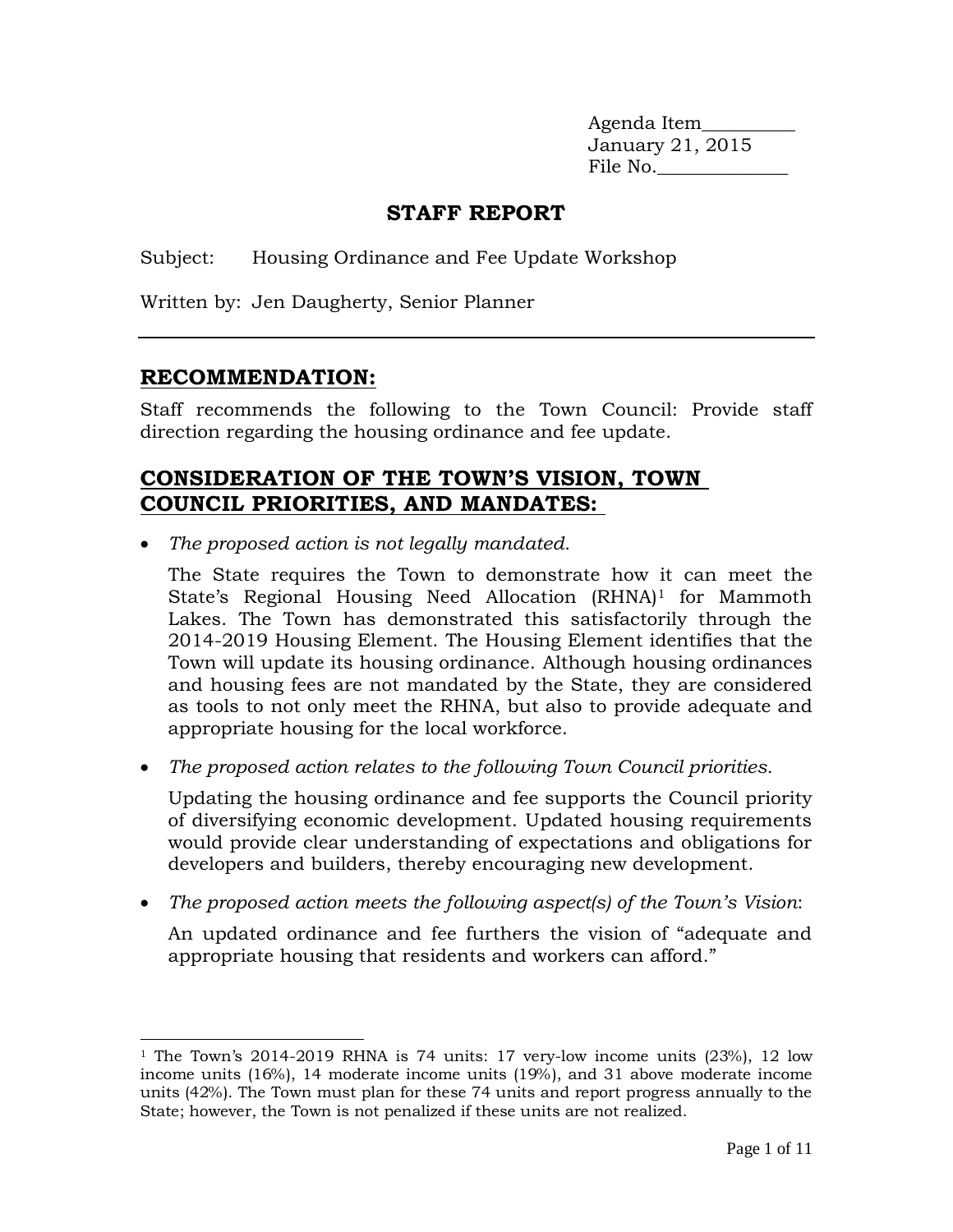# **ANALYSIS/DISCUSSION:**

The housing ordinance is almost nine years old, and the current housing mitigation requirements have been in place for over five years. The Town's program has gone through a few major changes starting in 2000, modified in 2006, and is now in an "interim status" since 2009. This historic background is discussed in more detail below. During this time the Town has continued to adopt the State required housing element. The 2014-2019 Housing Element references the interim policy and anticipates it being implemented through a housing ordinance update. Prior to staff proceeding to work with a consultant on the update, Council is being asked to provide direction on some of the key policy elements that will be reviewed and/or modified during this update.

Staff is prepared to proceed with the housing ordinance and fee update. Funding for this work is available from General Fund TOT housing (Measure A). Pending the level of public engagement, the goal would be to have the new ordinance and fee in place no later than July 1, 2015. As discussed below, the other unknown is the legal status of inclusionary housing, which is under review by the California Supreme Court. If decided during this work effort, staff can respond accordingly. The other option is to delay any work on the program until the legal issue of inclusionary housing is addressed.

## *2012 Draft Housing Ordinance*

A draft housing ordinance update was prepared in 2012 (Attachment 1). This ordinance was reviewed by legal counsel, but was placed on hold until housing fees were established. At a minimum, the fee established by the 2009 Interim Housing Policy should be updated as it continues to be a point of discussion with the development community. The housing fee update will coincide with the development impact fees update.

Staff is requesting confirmation or other policy direction regarding a number of key elements of the draft ordinance, as this is likely the starting point for the update work.

Some of the requirements in draft ordinance are listed below:

#### **Policy Item 1 – Application of the "Inclusionary Requirement". As noted, this is also the subject of an active legal case pending before the California Supreme Court.**

• Inclusionary housing would only be required of residential projects of 10 or more units (17.136.020.A). This would apply to transient and non-transient residential projects. Inclusionary housing would not be required of lodging projects.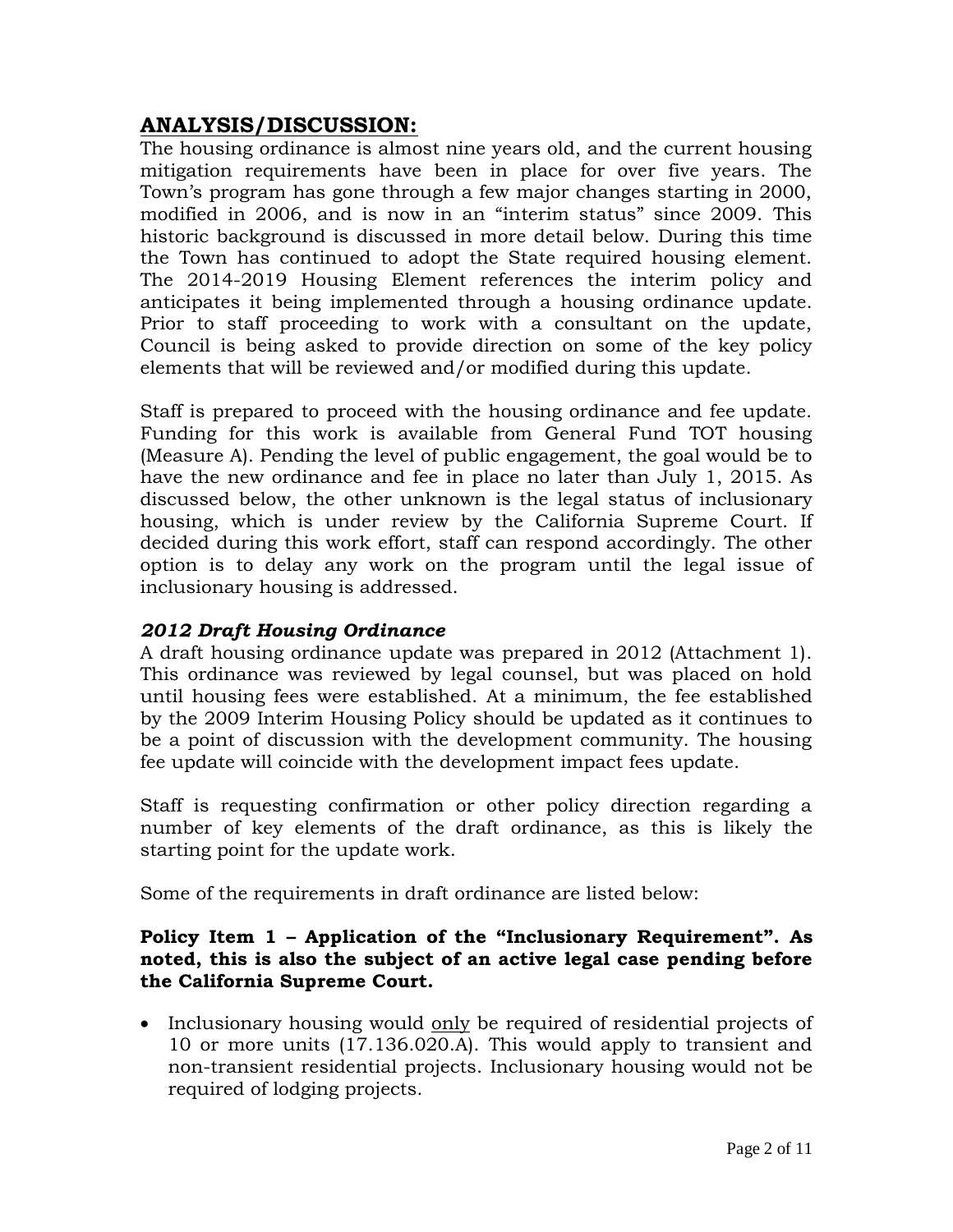o Inclusionary units would not count towards total project density subject to certain conditions (17.136.020.C).

**Policy Item 2 – Should inclusionary units be limited to only Below Market Rate units, tied to Area Median Income (AMI) (e.g., below 80% AMI) or are there other thresholds to consider (e.g., 150% AMI)? For reference, the Interim Policy requires inclusionary units to be restricted to 120% AMI or less.**

o Inclusionary rate and affordability levels would be set by Council resolution and periodically reviewed and updated (17.136.020.A and B).

#### **Policy Item 3 – Should there be additional considerations for which projects are subject to a housing fee (e.g., higher unit count, application to only certain types of development, etc.).**

- Lodging projects, new commercial and industrial development, residential projects of nine or fewer units, additions, and use conversions would be required to pay a housing mitigation fee  $(17.136.030)^2$ . Certain projects are exempt from housing mitigation entirely (17.136.050).
	- o Housing fees would be established by Council resolution (17.136.040.A).

**Policy Item 4 – Should there be a modification to the findings for approval of Alternate Housing Mitigation Plans (AHMPs) (i.e., should AHMPs be encouraged, allow by right as an option to meet base requirements, allow on a case by case basis, or are current findings acceptable) (17.136.070)?**

- Alternate housing mitigation plans (AHMPs) may be proposed instead of providing the required inclusionary housing or fee with the following provisions:
	- o Approval of an AHMP requires two findings: 1) on-site mitigation is less desirable for the community than the proposed alternative or is infeasible, and 2) there would be a substantial additional affordable housing benefit derived from the AHMP (17.136.070.D).
	- o Off-site units would have to result in at least 10% more affordable units or at least 10% lower than the target AMI required (17.136.070.C.1.f). Currently, there are no specific

 $\overline{a}$ <sup>2</sup> A lodging developer could build housing units on-site subject to the approval of an Alternate Housing Mitigation Plan (AHMP).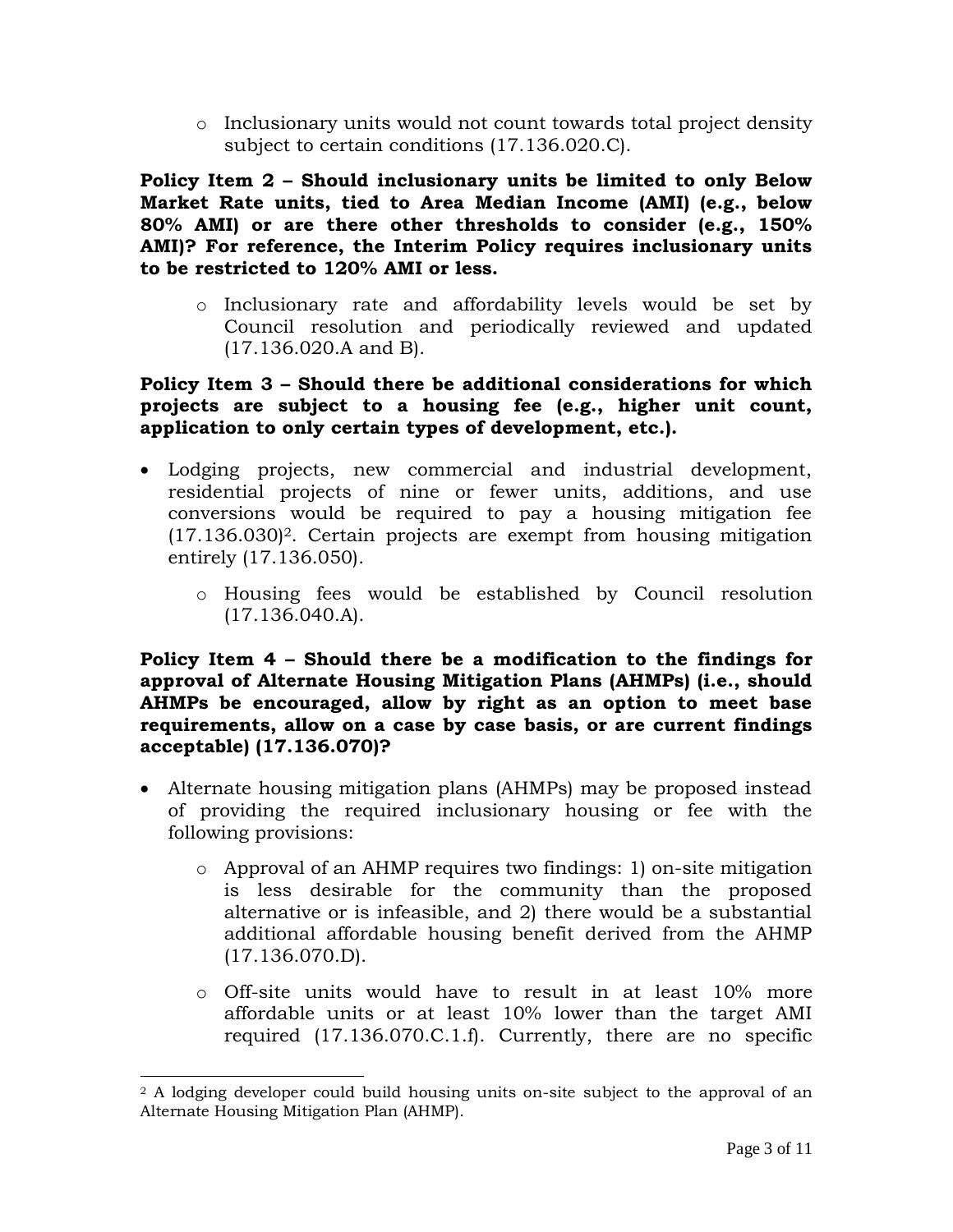thresholds for the "greater housing benefit" required for approval of an AHMP.

#### **Policy Item 5 – Direction on preferences, if any, related to on-site vs. off-site housing as part of AHMPs. Preferences may be based on zoning districts and/or development type.**

o Construction of new off-site units would only be allowed in the Downtown, Old Mammoth Road, Mixed Lodging and Residential, RMF-2, Resort, and Specific Plan zones (these are generally zones focused more towards mixed use/commercial uses and visitors) (17.136.070.C.1.a).

**Policy Item 6 – Direction on the continued use of the in-lieu fee program (17.136.070.C.5). An in-lieu fee would be requested as part of an AHMP; it is a different fee from that established for projects automatically subject to a housing fee 17.136.030).**

o AHMP in-lieu fees would established by Council resolution (17.136.070.C.5). Currently, these are negotiated on a case-bycase basis.

**Policy Item 7 – Direction on Livability Standards, which are outlined in Section 17.136.090. These are almost identical to the Interim Policy Livability Standards.**

**Policy Item 8 – Direction on preference of the program's focus for owner occupied vs. rental properties.**

**Policy Item 9 – Staff anticipates that the housing ordinance and fee update will be of interest to a broad spectrum of our community. A discussion of the Council's expectation on the scope of public outreach is also requested.** 

It is anticipated that the Town's consultant would begin their work by working off of 2012 draft ordinance together with policy direction provided by Council. The above areas are identified as the larger policy matters to be discussed, but are not the only items that may arise during the update process. Direction in these areas will assist staff in preparing a scope of work and directing the consultant on the update.

# **BACKGROUND/HISTORY:**

## *2000 Housing Ordinance*

The housing ordinance is part of the Zoning Code that describes housing mitigation requirements for new development. The Town's housing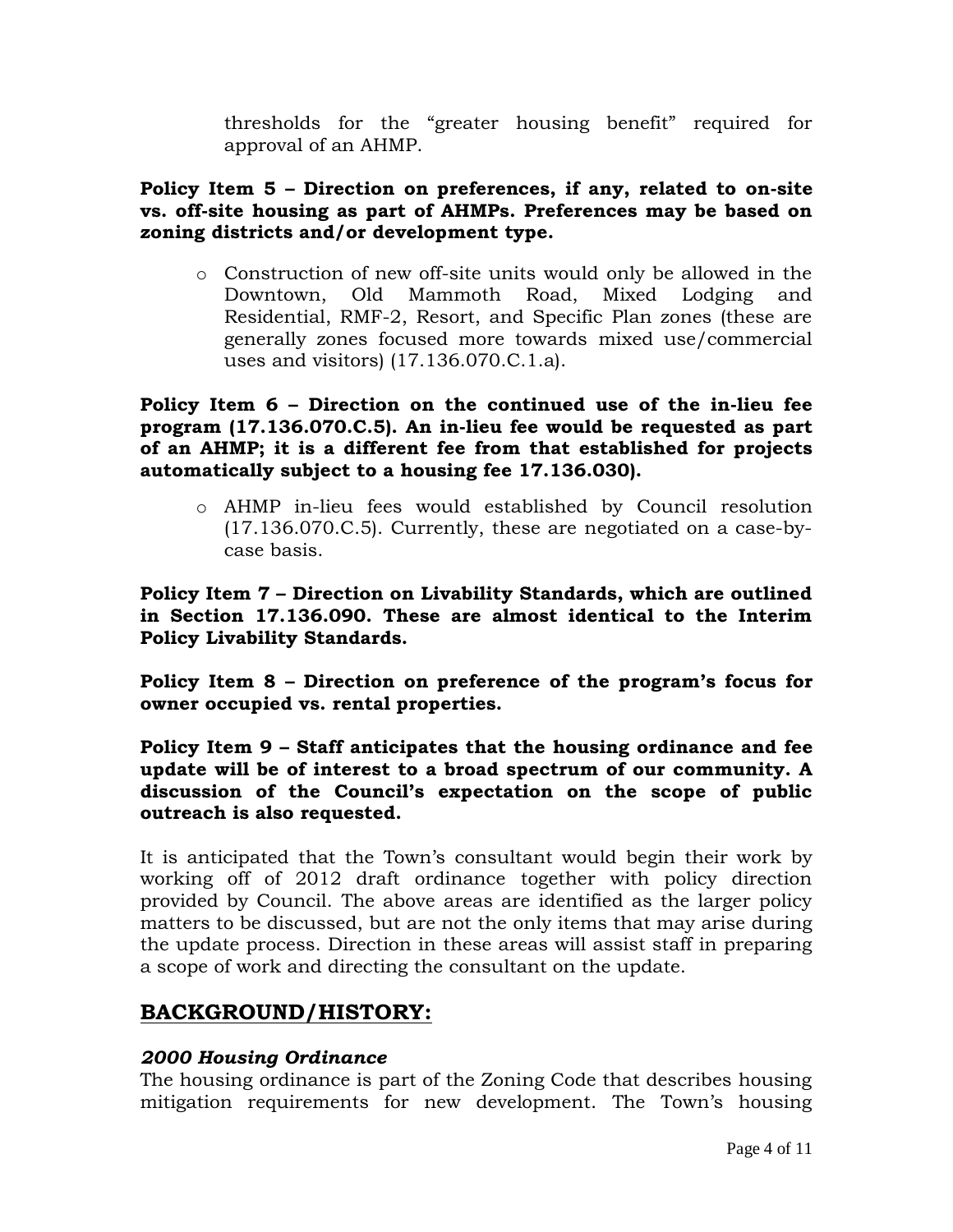ordinance was first adopted in 2000 with the goal of creating affordable housing in Mammoth Lakes sufficient to mitigate the increased affordable housing demands generated by new development. The required mitigation was calculated based on a set formula of employee generation by land use type. On-site housing was preferred. Off-site housing could only be approved if on-site housing was undesirable for the community or infeasible. Suitable zones for off-site housing were identified as Resort, RMF-2, and commercial zones (see Zoning Map, Attachment 2). An in-lieu fee could only be approved if off-site housing was undesirable for the community or infeasible.

#### *2006 Housing Ordinance*

 $\overline{a}$ 

In 2006, the housing ordinance was amended to incorporate workforce housing. Workforce housing is defined as follows:

Workforce housing - housing that is restricted for rent or purchase by individuals and households working in the community of Mammoth Lakes. Employment criteria, rental rates, and sales prices for workforce housing shall be established administratively (17.48.020.H).

The housing ordinance required 2/3 of for-sale mitigation housing units to be affordable to households making up to 150% of the Area Median Income (AMI) and the remaining 1/3 to be affordable to households making up to 200% AMI. Attachment 3 identifies AMI levels.

Workforce housing is broader than "affordable housing" which has more restrictive income level thresholds:

Affordable housing – housing that is restricted as to rental rate or sales price based upon household income and size criteria as defined by the State of California or the Town of Mammoth Lakes  $(17.48.020 \text{H})^3$ .

"Affordable housing" is sometimes used to describe those projects funded by Federal and/or State grants, which typically limit funding to households with incomes up to 80% AMI. "Workforce housing" is sometimes used to refer to those in the local workforce who earn above 80% AMI, and are therefore, typically ineligible for housing programs funded through Federal and/or State grants. However, workforce

<sup>3</sup> Housing and Urban Development (HUD) defines "affordable housing" as follows: In general, housing for which the occupant(s) is/are paying no more than 30% of his or her income for gross housing costs, including utilities. Please note that some jurisdictions may define affordable housing based on other, locally determined criteria, and that this definition is intended solely as an approximate guideline or general rule of thumb.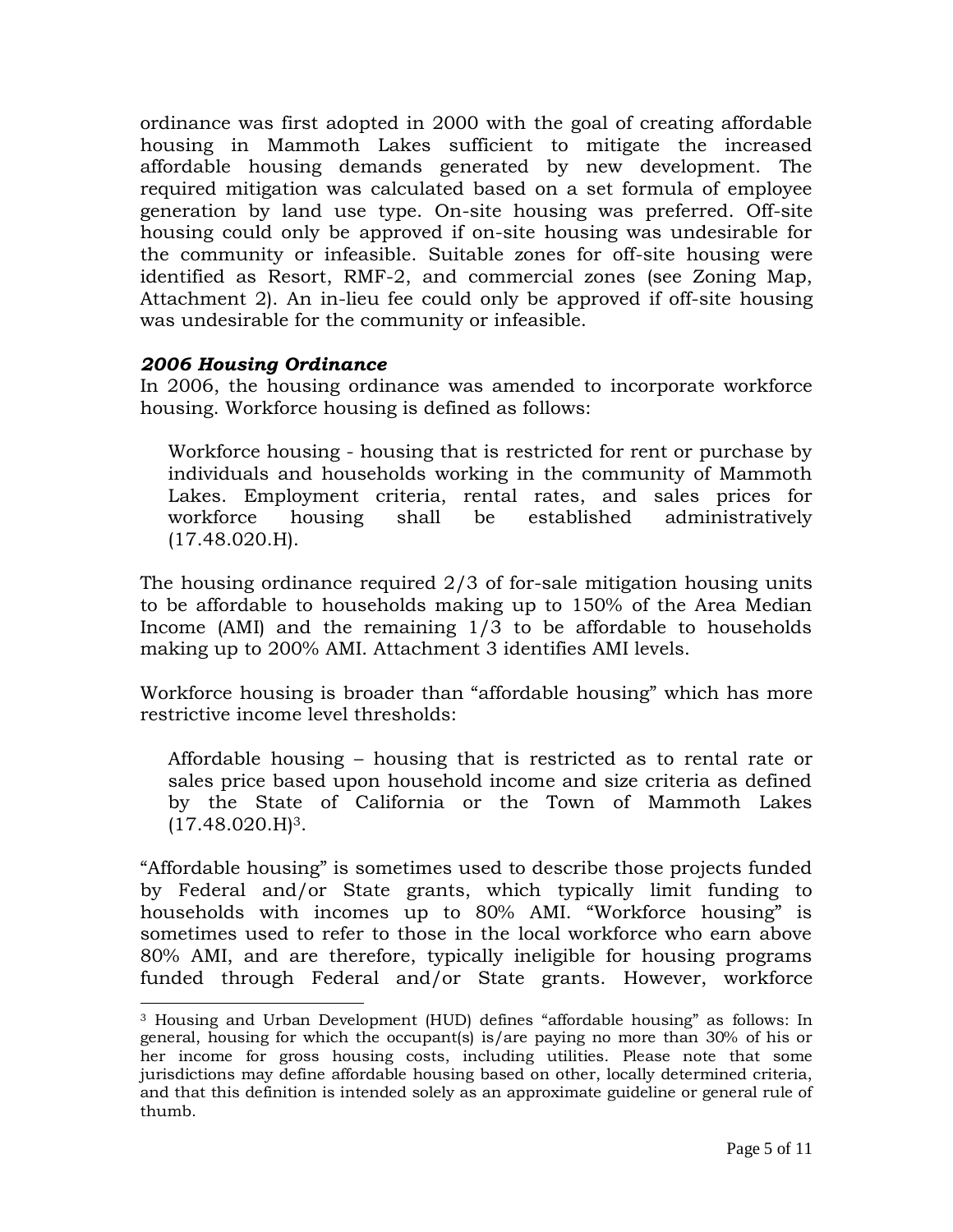housing can be considered to encompass affordable housing since households in affordable housing are members of the Mammoth Lakes workforce.

The Town establishes workforce housing employment criteria, rental rates, and/or sales prices criteria during the permitting process for development that includes workforce housing, through the recording of deed restrictions, and through regulatory agreements.

#### *2009 Interim Affordable Housing Mitigation Policy*

In 2009, an Interim Housing Policy was adopted based on input from a subcommittee of the Mammoth Lakes Housing, Inc. (MLH) Board. The subcommittee, comprised of Bill Taylor, Jim Smith, and both MLH and Town staff, found that inclusionary housing policies were more prevalent in other resort communities than the employee generation formula used by the Town. According to the Interim Policy staff report, the employee generation formula used by the Town was found to be equivalent to a 19% inclusionary requirement.

A 10% inclusionary requirement was recommended and approved by Council (Attachment 4). The inclusionary requirement applies to development of 10 or more units and lodging of 20 or more rooms4. Projects below these thresholds pay an in-lieu fee. The mitigation housing is required to be restricted to an income of 120% AMI or less. This income level was agreed upon because grant programs provide funding for lower income households, typically up to 80% AMI, and market rate pricing was anticipated to be affordable to those in the 120% to 200% of AMI range5.

Projects that are subject to inclusionary housing may propose an Alternate Housing Mitigation Plan (AHMP) subject to MLH Board review and Planning and Economic Development Commission approval. An AHMP may be approved only if on-site housing is undesirable for the community or infeasible and if there would be a substantial additional affordable housing benefit derived from the AHMP.

Smaller projects are not subject to inclusionary housing, and instead are required to pay housing in-lieu fees. The initial fee established by the Interim Policy was \$23,222 per market rate unit (\$11,611 per market rate lodging room)<sup>6</sup>. This fee was recommended by the MLH Board and based on the average affordability gap for households with incomes of

<sup>&</sup>lt;sup>4</sup> For example, the 10% inclusionary policy requires a 10 unit residential project to have nine market rate units and one deed restricted unit.

<sup>&</sup>lt;sup>5</sup> According to the 2014 Housing Element, Table 2-31, Median Home and Rental Code "Gap" Summary 2013, there is no cost gap for households earning above 80% AMI (Attachment 5).

 $6$  For example, a 6 unit residential development would pay \$139,322 for housing in-lieu fees (6 x \$23,222).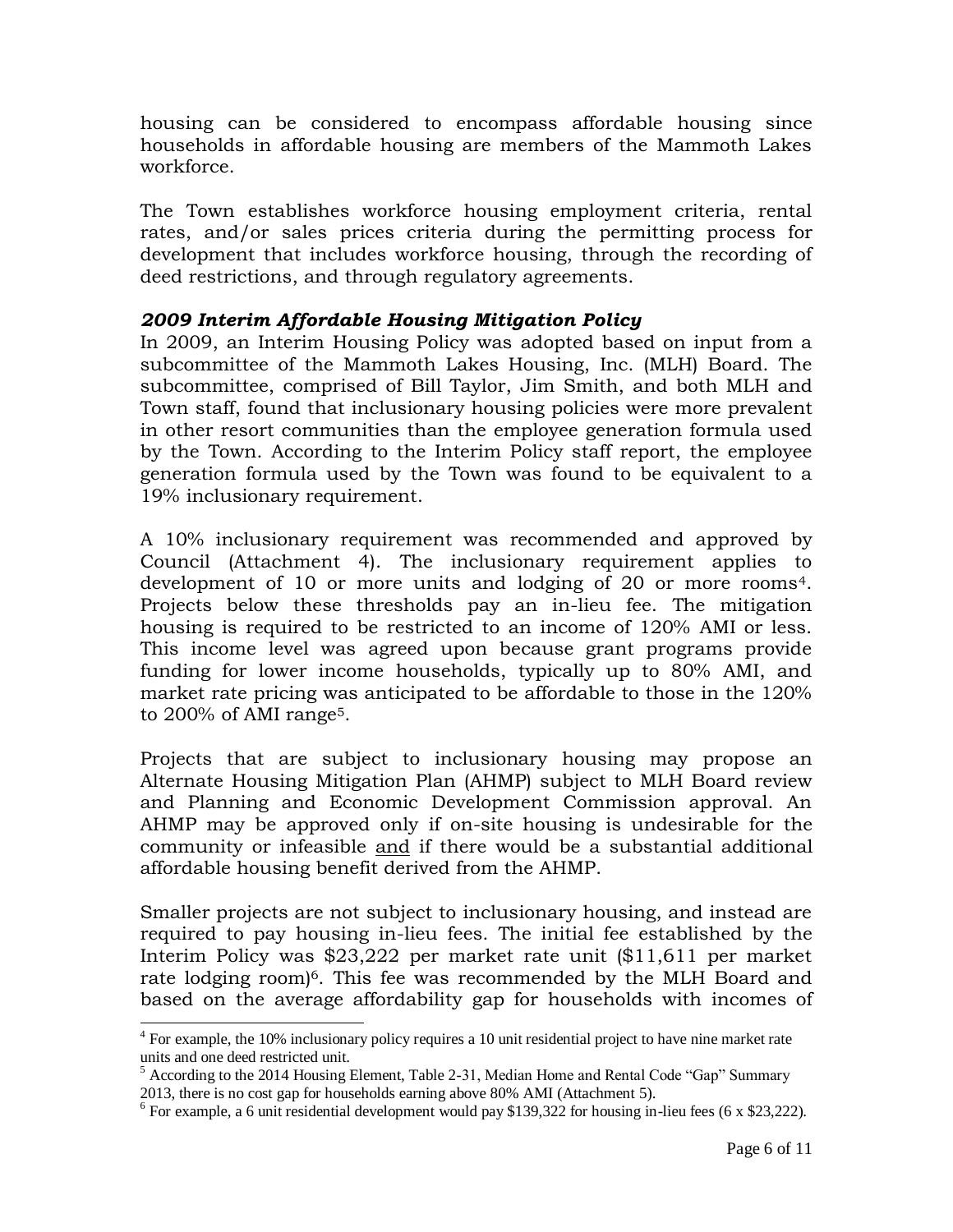80% to 100% of AMI. This fee was about 34% less than the Town's housing fee in place at that time (i.e., prior to the adoption of the 2009 Interim Policy). Since the 2009 Policy has not been updated, \$23,222 remains as the current fee.

Certain projects are exempt from housing mitigation requirements, including new single family homes under 2,500 square feet and new retail and restaurants.

The Interim Policy also established Workforce Housing Livability Requirements to ensure workforce units meet minimum standards for size and amenities (e.g., adequate storage, dining space, etc.) for households living and working in Mammoth Lakes. Additionally, the livability requirements assure that the workforce units provided are functionally equivalent to the market rate units that are being mitigated.

The 2009 Policy provides interim project evaluation policies and findings pending the adoption of an updated housing ordinance. In 2009, the housing ordinance was anticipated to be updated to reflect this Interim Policy. However, concerns with the Interim Policy have been raised recently with the economy recovering and new potential developers entering Mammoth Lakes. Potential areas of concern with the Interim Policy are discussed in the Analysis/Discussion section below.

## *2014-2019 Housing Element*

The 2014-2019 Housing Element was adopted by Council in June 2014. It includes the following policy and action regarding the housing ordinance update:

*Policy: H.2.B: Update the Town's workforce housing mitigation requirements to ensure that they meet the following objectives:*

- *Respond to a technically sound Workforce Housing Needs Assessment that reflects the existing housing resources, seasonality, commuting patterns, and affordability categories.*
- *Meet current legal mandates and can be successfully implemented by the Town.*
- *Ensure that new development mitigates an appropriate portion of workforce housing demand that it generates, through requirements and standards that can be reasonably achieved by the development community.*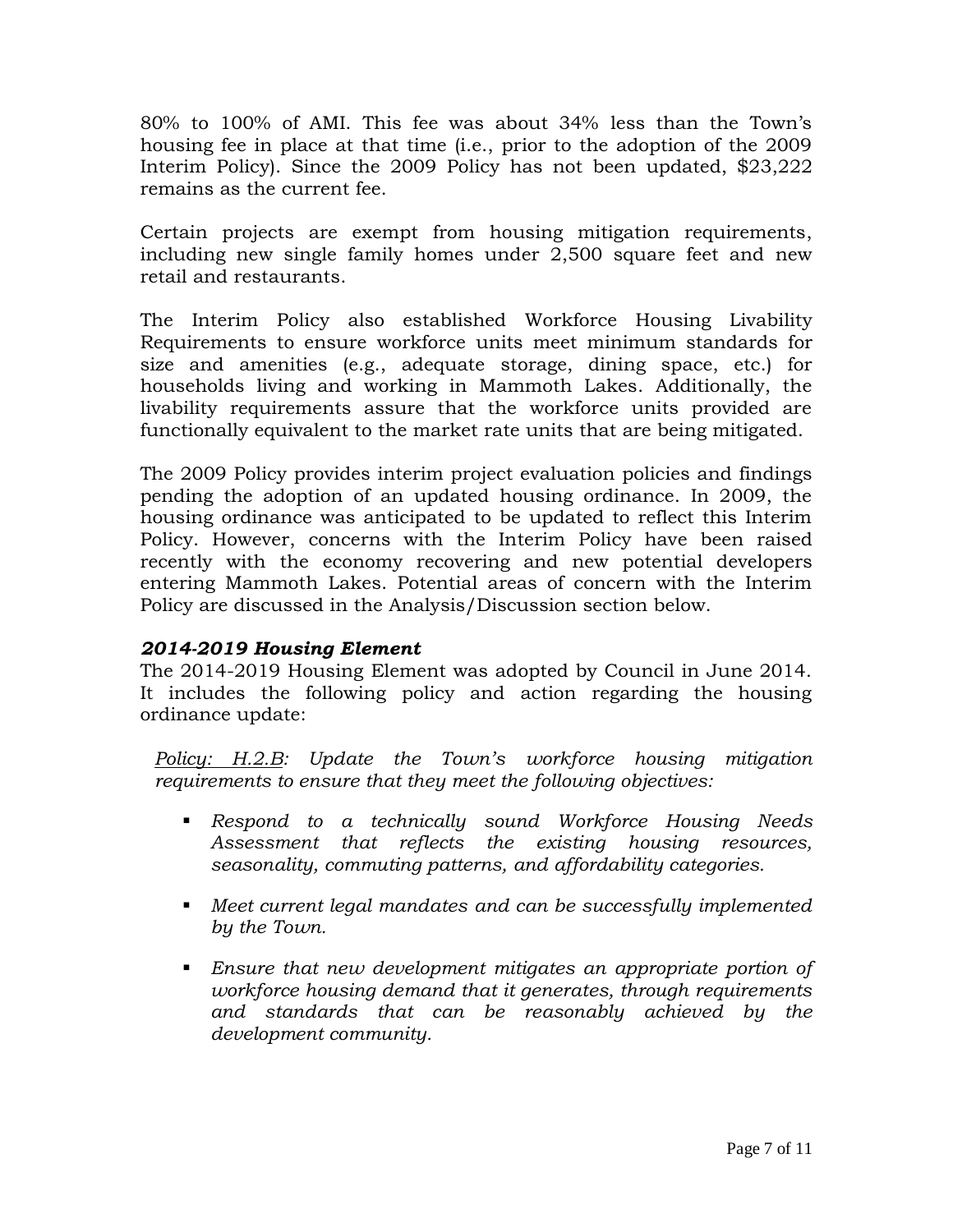- *Meet documented community housing needs and gaps in terms of unit affordability levels, type, tenure, size, amenities, and configuration.*
- *Achieve quality, livable housing units that are successfully integrated into neighborhoods and the broader community.*

*Action H.2.B.1: Amend and adopt a revised Housing Ordinance that reflects the 2009 Interim Housing Policy, incorporates refinements to meet legal mandates, addresses aspects not fully articulated in the Interim Housing Policy; and provides needed clarification. The amended Housing Ordinance shall meet the objectives outlined in Policy H.2.B, and should include the following components:*

- *An inclusionary housing provision that requires most new residential and lodging projects to provide, on-site, a fixed proportion of total units as below market-rate deed-restricted affordable or workforce housing units. The specific requirement shall be based on documented community housing needs and reviewed and updated on a regular basis.*
- *A workforce housing mitigation requirement such as a fee to contribute to affordable housing production.*
- *A list of project types exempted from housing mitigation requirements.*
- *A list of project types for which providing on-site units would be undesirable or infeasible, and which may pay in-lieu fees rather than providing units on-site. This may include small multi-family residential and lodging projects, industrial and some commercial projects.*
- *Provisions defining Alternate Housing Mitigation Plans for projects that wish to propose alternative mitigation to construction of on-site units, and findings for approval of such proposals.*
- *Specification of the means and method by which in-lieu fees, affordability levels, unit types, tenure (if legally permissible), livability criteria, and other pertinent criteria not otherwise dictated by the Housing Ordinance shall be established, maintained and updated.*
- *Density bonus provisions pursuant to State Housing Density Bonus*  law and to Town General Plan policies and related Housing *Element policies.*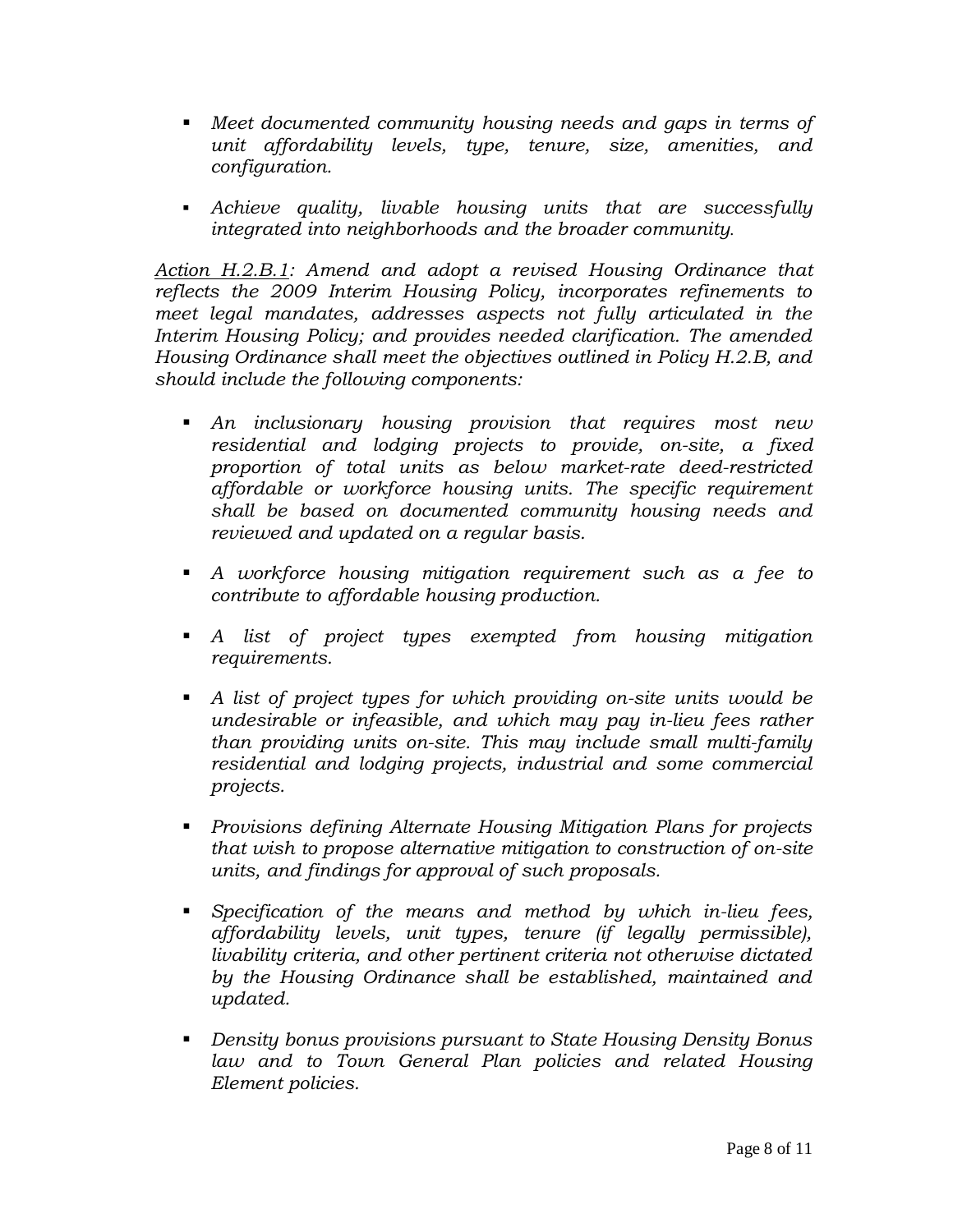*A definition of and provisions for ensuring the "livability" of workforce housing units.*

This policy and action should be included in the scope of work for the housing ordinance and fee update.

## *Housing Data and Information*

As part of previous housing efforts, including the 2014-2019 Housing Element, the following information was gathered and/or prepared:

- 1. A bilingual housing survey was conducted in 2014 for the Housing Element Update. This survey was designed to gain a deeper understanding of resident housing needs. A total of 145 surveys were submitted. Prevalent housing issues identified were affordability of housing, homes or apartments in need of repair, and availability of housing. Major themes from comments provided included rent costs are too high, lack of properties targeted towards the middle class, and not enough small or medium-sized single family homes available.
- 2. The 2014-2019 Housing Element Update was adopted in 2014 and reflects the housing survey described in a, above. The Housing Element includes a housing needs assessment, identifies housing constraints and resources, and includes housing goals, policies, and actions.
- 3. The Housing Strategy will serve as an implementation toolkit reflecting the local context and needs, and a draft will be presented to both the Planning and Economic Development Commission and Town Council in February 2015. It is expected that the Housing Strategy will be adopted by Council soon thereafter.
- 4. A comprehensive housing needs assessment was completed in 2011. This assessment evaluated the housing needs of residents, employees, and businesses and considered economic and housing conditions. It also identified where housing programs and policies can be most effective in meeting those needs. The recommendations included housing rehabilitation for both ownership and rental properties, increasing the number of rental units, and allowing the long-term rental of ownership deed restricted units in an effort to prevent loss of these deed restrictions through potential foreclosure.

Council may provide direction now or during the process if additional information is desired to assist in the development of the Town's updated housing ordinance and fee program.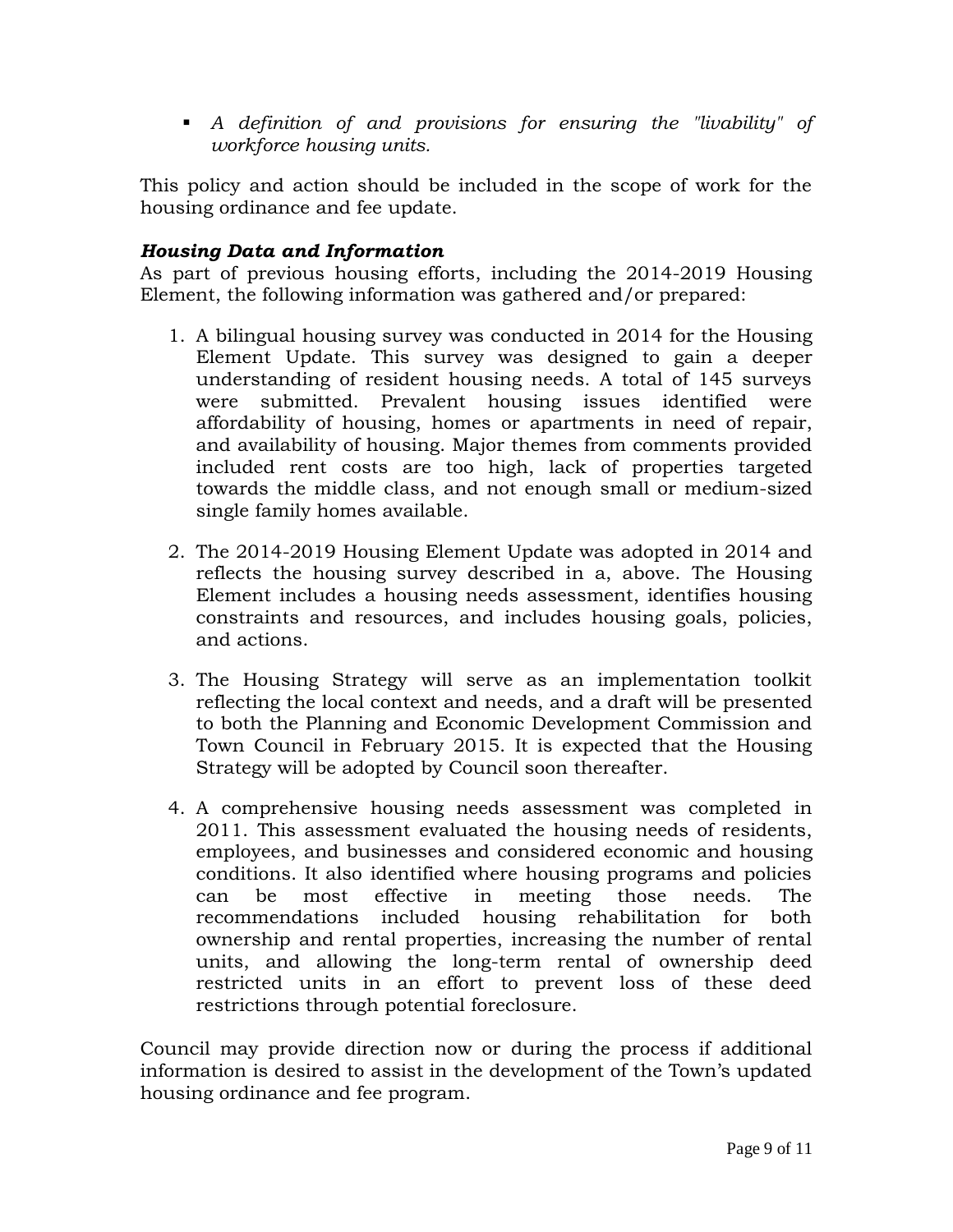*California Building Industry Association (CBIA) v. City of San Jose*  The Town was targeting completion of the housing ordinance update in December 2014. However, the Town delayed the update because of the *CBIA v. City of San Jose* case regarding inclusionary housing, which is being reviewed by the California Supreme Court. It is unknown when the California Supreme Court will issue its decision on this case; however, the Town's housing ordinance and fee update will address potential legal issues since this update will be conducted with an expert housing consultant, anticipated to be AECOM, and through review with the Town Attorney. A nexus study will be prepared to establish nexus and rough proportionality of the housing fee.

## *Housing Strategy*

A draft Housing Strategy has been prepared and recommended for Town approval by the MLH Board. The Housing Strategy will serve as an implementation toolkit reflecting the local context and needs. The Housing Strategy is intended to be flexible and responsive to the changing local conditions. The draft Housing Strategy will be presented to the Planning and Economic Development Commission and Council in February 2015. The final approved Housing Strategy may inform certain aspects of the housing ordinance and fee update.

## **OPTIONS ANALYSIS**

- Option 1. Provide staff policy direction and to proceed with the housing ordinance and fee update at this time.
- Option 2. Continue to operate under the Interim Housing Policy and address a comprehensive update at a future time (i.e., after the *CBIA v. City of San Jose* case is settled or as part of the next housing element update).

# **STAFFING CONSIDERATION:**

The housing ordinance and fee update is included in the Community and Economic Development Department's FY 14-15 work program.

# **FINANCIAL CONSIDERATIONS:**

The contract for the consultant, AECOM, will be presented to Council for authorization. The consulting contract may be proposed to be funded by housing in-lieu funds. Staff time for this effort will be funded through the General Fund TOT housing revenues (Measure A).